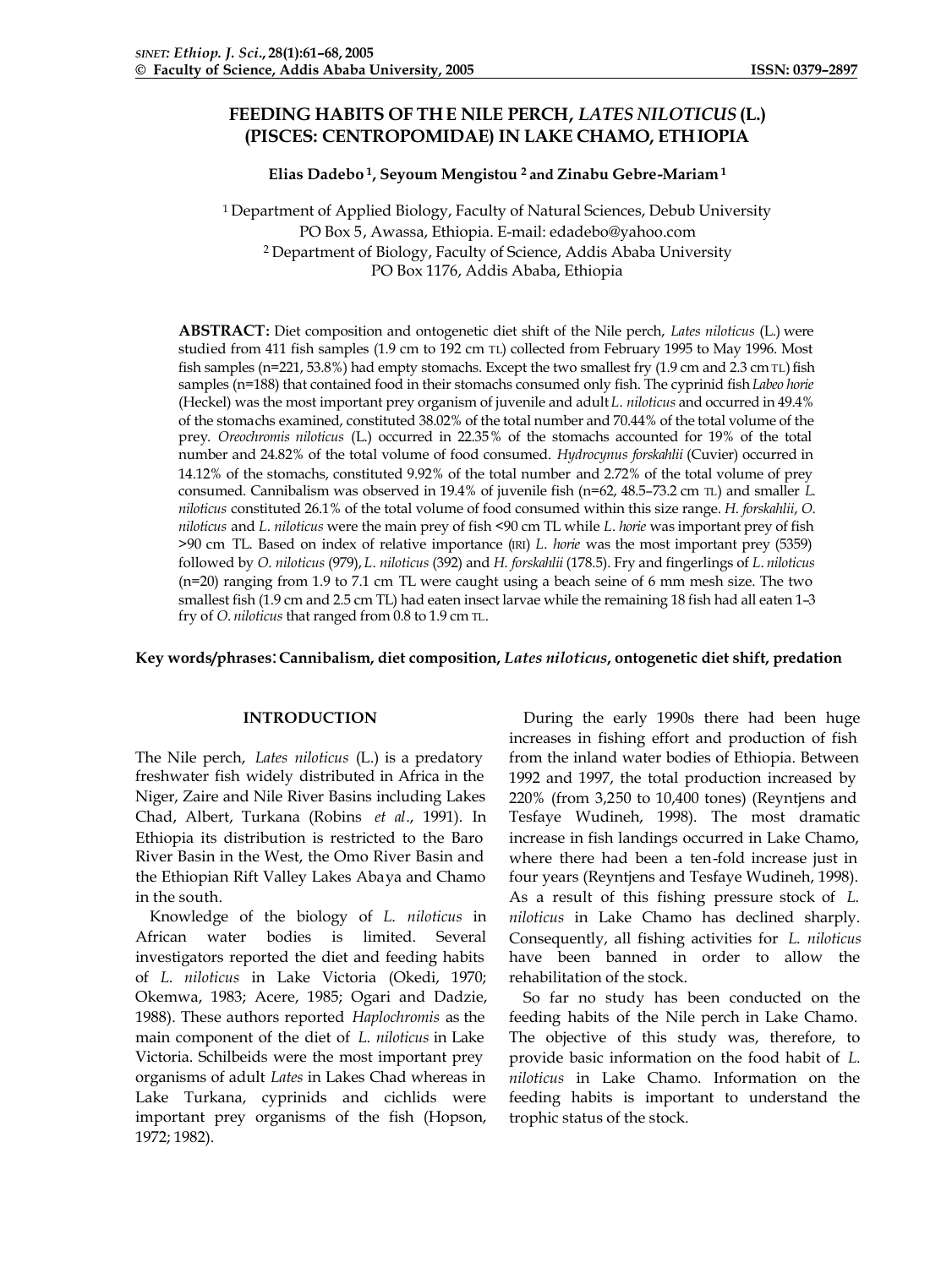### **MATERIALS AND METHODS**

# *Study site*

The lakes of the Ethiopian Rift system are located in southern part of the country in three separate internal drainage basins, the Ziway-Shala, the Awassa-Shallo and the Abaya-Chamo basins (Elizabeth Kebede *et al*., 1994; Fig. 1a, b). The Abaya-Chamo basin is part of a much larger drainage basin that includes Lakes Chew Bahir (formerly Lake Stephanie) and Turkana (Von Damm and Edmond, 1984).

Lake Chamo (5°42´–5°58´ N and 37°27´–37°38´E) is located at about 515 km south of the capital city Addis Ababa and lies at an altitude of 1108 m. It has a surface area of approximately 551 km2 and a maximum depth of 16 m (Amha Belay and Wood, 1982). During the past three decades the water level of the lake has declined considerably and this resulted in significant shrinkage of the lake's surface area. According to the recent mapping of the lake (Ethiopian Mapping Agency, 1988; Scale: 1:50,000), its surface area has declined to about 335 km2.

Lake Chamo lies to the east of the Precambrian block of the Amaro Mountains, within the less intensely faulted basin (Mohr, 1962). The main inlet of the lake is Kulfo River, which flows in at the north end of the lake and the less important feeders are Sile and Sago Rivers entering from the west (Fig. 1c). A broad channel connects Lake Chamo to the Segen River, which rises close to the eastern corner of the lake. Previously Segen River was used as the outlet of Lake Chamo in periods of high water level. At present, the water level of the lake is lower than that of the outlet channel, thus the lake has no obvious surface outlet.

The morphometric, physical and chemical characteristics of Lake Chamo are given (Elizabeth Kebede, *et al*., 1994). Sodium is the dominant cathion while carbonate and bicarbonate are the dominant anions. The concentration of SiO2 in Lake Chamo has decreased consistently over the years from 28 mg  $l<sup>1</sup>$  in 1964 (Wood and Talling, 1988) to less than 1 mg l-1 SiO2 in 1991 (Elizabeth Kebede *et al*., 1994). The probable reason for this decline was suggested (Elizabeth Kebede *et al*., 1994) as the removal of silicate from solution by diatoms. The surrounding region receives two rainy seasons per year, March- May (big rains) and September-October (little rains). The mean annual rainfall of the area is about 1000 mm (Daniel Gamachu, 1977). Diatoms and blue-greens dominate the phytoplankton community of the lake (Elizabeth Kebede, 1996). Dominant zooplankton groups include the genera *Thermocyclops*, *Mesocyclops* and *Moina* (Seyoum Mengistou, personal communication). Benthic and weed-bed macroinvertebrates are high in abundance and diversity. Different insect groups including Hemiptera, Coleoptera, Odonata and Diptera are the dominant ones (Tudorancea *et al*., 1989).

The ichthyofauna of Lake Chamo, and also that of the neighbouring Lake Abaya, is Soudanian species (Beadle, 1981). The fish species are more diverse than that of the other Rift Valley lakes of the country probably as a result of the northward migration of the Soudanian species when the lake was in conta ct with the Nile system in the recent past (Beadle, 1981). There are more than 20 fish species in Lake Chamo and the inflowing rivers (Getachew Teferra, 1993). The commercially important species are *Oreochromis niloticus* (L.) *Labeo horie* (Heckel), *Bagrus docmak* (Forsskål) and *Clarias gariepinus* (Burchell). Capture of *L*. *niloticus* has been banned as a result of sharp decline of the stock due to over-fishing.

# *Sampling*

Monthly fish samples were obtained from commercial landings at four sites of the lake (Fig. 1c) from February 1995 to May 1996. The commercial gill nets used for *L*. *niloticus* fishery are polyfilament nets of 28, 32, 36, 40 and 44 cm stretched mesh size. Fishermen usually set their gill nets in the open water late in the afternoon and lift them the following morning. Smaller specimens were obtained from commercial gill nets that were set to capture *O*. *niloticus* and *L*. *horie* (14–18 cm stretched mesh size). In addition, a beach seine was used in the shallow littoral area to obtain a wider range of fish size and habitats. Total length (TL) of all fish was measured to the nearest centimetre and total weight (TW) to the nearest 100 g. Specimens smaller than 2 kg were weighed to the nearest 5 g. Fry and fingerlings of *L*. *niloticus*  were caught using a beach seine of 6 mm mesh size in the shallow littoral area of the lake.

#### *Stomach content analysis*

Stomach contents were preserved in 5% formalin solution and brought to the laboratory for further analysis. The relative importance of food items was determined using frequency of occurrence, percent composition by number and volumetric analysis.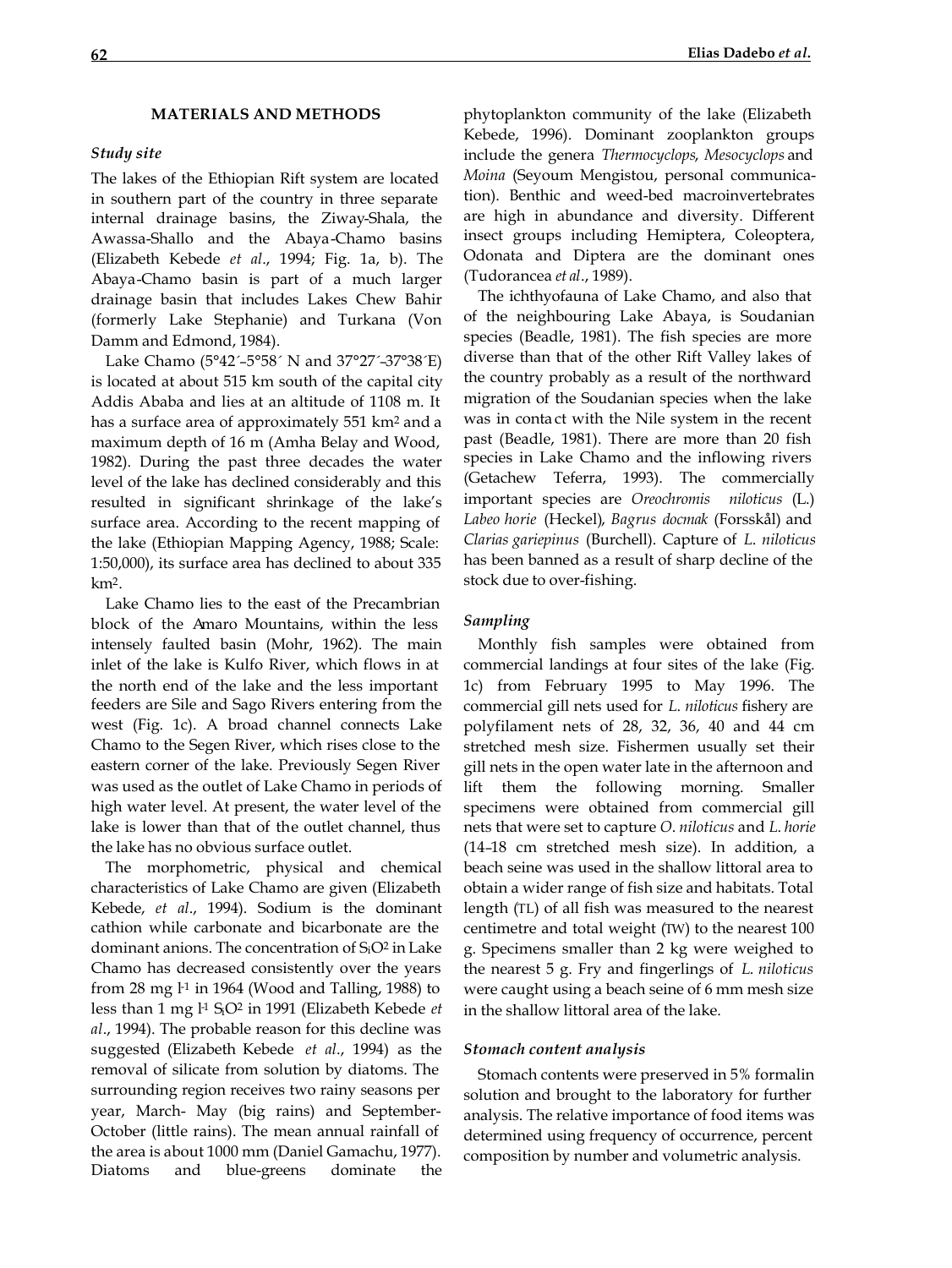

**Fig. 1. Map of eastern Africa with the relative position of the Ethiopian Rift Valley lakes highlighted (a), the Rift Valley lakes of Ethiopia (b) and Lake Chamo with the sampling stations indicated (c) (1- Deset, 2- Bedena, 3- Bole, 4- Suga).**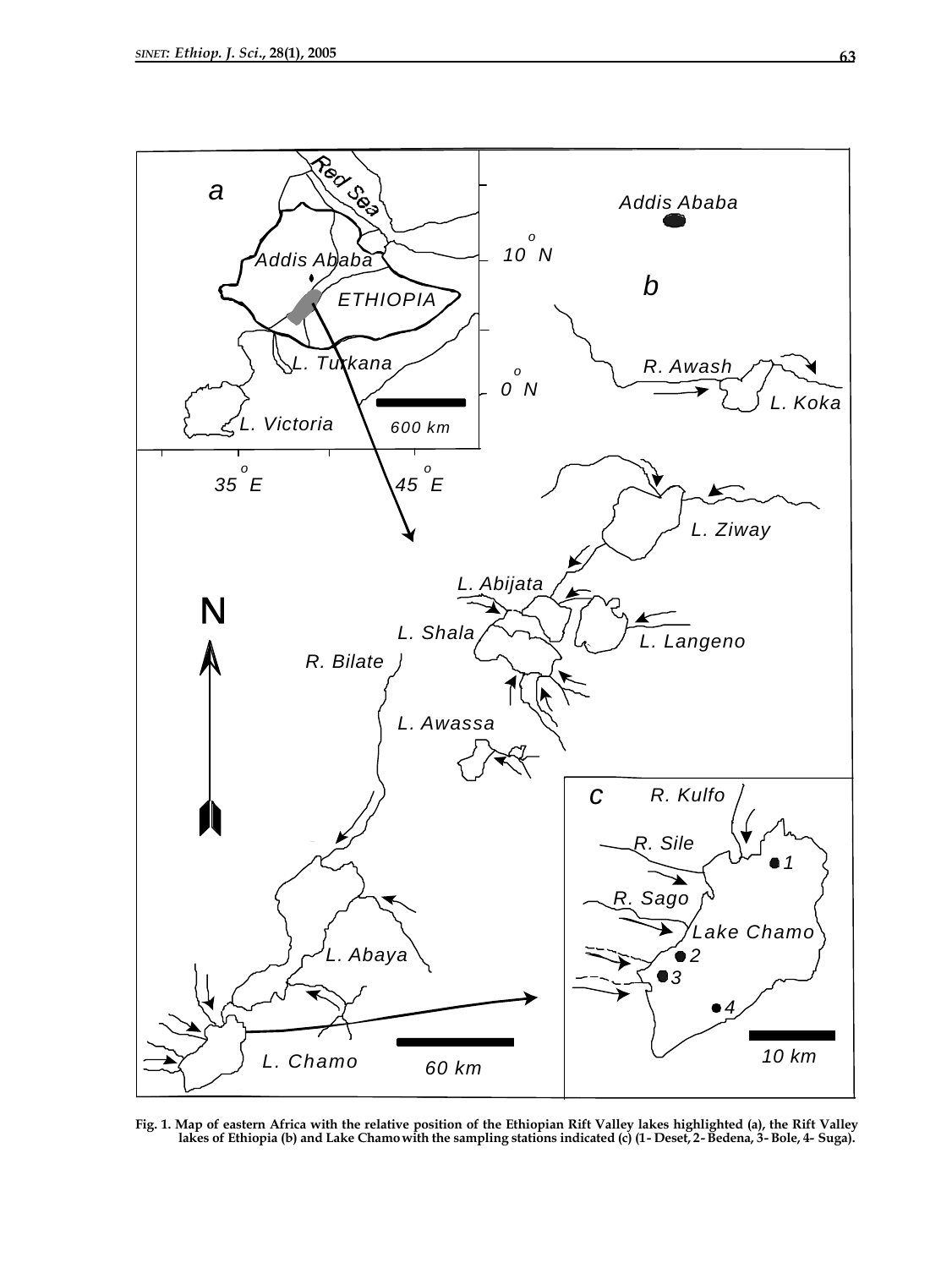In frequency of occurrence method, the number of stomachs in which a given category of food item occurs is expressed as a percentage of the total number of non-empty stomachs examined (Windel and Bowen, 1978). In numerical method, the number of items in each food category was counted in all stomachs examined. The volume of each category of food items in each stomach was measured in a partially filled graduated cylinder in the volumetric method of analysis.

Finally, the quantitative importance of each prey group in the diet was determined using the index of relative importance (IRI) (Pinkas *et al*., 1971), defined as:

IRI = %F (%N + %V)(1).............................................(1)

- Where: %F = frequency of occurrence of the food item
- $%N =$  numerical percentage of a food item in the stomachs; and
- $\%V$  = percentage by volume of the food item in the stomachs.

### **RESULTS**

A total of 411 fish samples were obtained from the commercial landings and beach seining in the littoral areas of Lake Chamo. Of the total number of fish samples 221 (53.8%) had empty stomachs. Except the two smallest fry fish (1.9 cm and 2.3 cm TL) that consumed insect larvae, the remaining fish samples (n=188) that contained food in their stomachs consumed only fish. The fish samples

collected from the commercial landings ranged from 30 cm to 192 cm TL and weighed from 350 g to 108,000 g TW. The largest specimen was a female with its ripe ovaries weighing 5,600 g. The biggest male sampled measured 163 cm TL and weighed 53,000 g TW whereas the heaviest male was 156 cm TL and weighed 59,000 g TW. The fry and fingerlings (n=20) sampled using a beach seine ranged in length from 1.9– 7.1 cm TL.

The cyprinid fish *L*. *horie* was the most important prey of *L*. *niloticus* in Lake Chamo. It occurred in 49.41% of the stomachs examined, constituted 38.02% of the total number and 70.44% of the total volume of the prey (Table 1). *O*. *niloticus* occurred in 22.35% of the stomachs and accounted for 19% of the total number and 24.82% of the total volume of food consumed (Table 1). *H. forskahlii* occurred in 14.12% of the stomachs, constituted 9.92% of the total number and accounted for 2.72% of the total volume of food consumed (Table 1).

Cannibalism was relatively common in juvenile fish (n=62, 48.5 cm– 73.2 cm TL) and occurred in 20 (11.76%) individuals. These cannibalistic individuals consumed one to nineteen individuals of their kind with the mean number of 4.9 per stomach. *L*. *niloticus* occurred in 11.76% of the stomachs, constituted 31.4% of the total number and accounted for 1.95% of the total volume of prey fish. One cannibalistic individual (64.5 cm TL, 3525 g TW) consumed 19 fry of its kind ranging from 2.5–4.7 cm TL. Cannibalism was not observed in adults (n=108, 90.5–192 cm TL and 9900–108,000 g TW). *C*. *gariepinus* and *Synodontis schall* (Block and Schneider) were relatively unimportant prey fish of *L*. *niloticus* (Table 1).

**Table 1. Index of Relative Importance (IRI) of different food items of juvenile and adult** *L. niloticus* **from Lake Chamo (n=170).**

| Food item     | F  | %F    | N             | $\%N$ |        | $\%$ V | IRI   |
|---------------|----|-------|---------------|-------|--------|--------|-------|
| L. horie      | 84 | 49.41 | 92            | 38.02 | 48,576 | 70.44  | 5359  |
| O. niloticus  | 38 | 22.35 | 46            | 19.0  | 17.122 | 24.82  | 979   |
| H. forskahlii | 24 | 14.12 | 24            | 9.92  | 1.874  | 2.72   | 178.5 |
| L. niloticus  | 20 | 11.76 | 76            | 31.4  | 1.344  | 1.95   | 392   |
| C. gariepinus | っ  | 1.18  | $\mathcal{P}$ | 0.83  | 26     | 0.04   | 1.03  |
| S. schall     |    | 1.18  |               | 0.83  | 17     | 0.03   | 1.01  |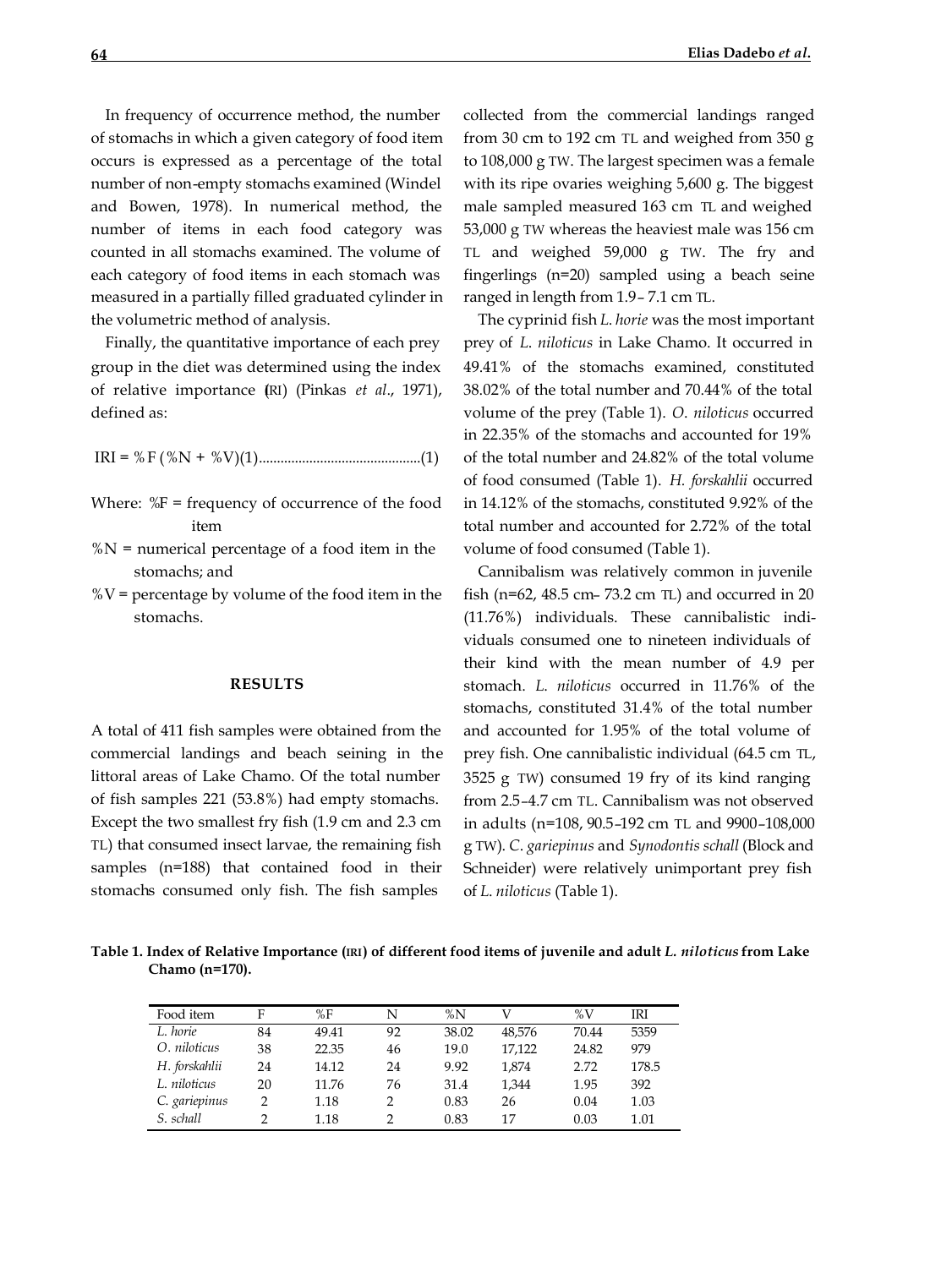

**Fig. 2. The contribution of various prey fish in the diet of juvenile and adult** *L***.** *niloticus* **in relation to size determined with volumetric method in Lake Chamo (n=170).**

Based on Index of Relative Importance (RI), *L*. *horie* was the most important food item (5359) followed by *O*. *niloticus* (979) (Table 1). IRI values of *L*. *niloticus* and *H*. *forskahlii* were 392 and 178.5 respectively. *C*. *gariepinus* and *S*. *schall* were relatively unimportant prey with low IRI values.

Changes in the diet of *L*. *niloticus* were observed with increasing size of the predator. *L*. *horie* was an important prey fish of larger fish >90 cm TL (Fig. 2). *H*. *forskahlii*, *O*. *niloticus* and *L*. *niloticus* were the main prey of fish <90 cm TL. Above 90 cm TL, *L*. *niloticus* predate on only two species, i.e., *L*. *horie* and *O*. *niloticus* (Fig. 2). The majority of *L*. *niloticus*  >90 cm TL contained only one prey in their stomachs. In one stomach of *L*. *niloticus* (158.0 cm TL) two *L*. *horie* prey measuring 45.8 cm TL and 48 cm TL were found. In another fish (192 cm TL), two *O*. *niloticus* prey measuring 41.0 TL and 42.5 cm TL were identified. Of the total stomachs examined (n=170) only six individuals contained more than one prey in their stomachs.

In June 1995, 20 fry and fingerlings of *L*. *niloticus* ranging from 1.9–7.1 cm TL were caught using a beach seine of 6 mm mesh size in the shallow littoral area of the lake. The two smallest fish (1.9 cm and 2.3 cm TL) had eaten insect larvae. The

remaining 18 fish (2.5– 7.1 cm TL) had all eaten 1–3 fry of *O*. *niloticus* that ranged from 0.8 to 1.9 cm TL (16–35% of their own body length). The average number of fish fry consumed per fish was 2. One cannibalistic individual, 4.6 cm TL consumed a single fry measuring 1.6 cm TL.

#### **DISCUSSION**

*L*. *niloticus* in Lake Chamo feeds on a variety of fish species including *O*. *niloticus*, *H*. *forskahlii*, *L*. *niloticus* and *L*. *horie*. Within the size range investigated, smaller fish (48.5 cm to 73.2 cm TL) mostly fed on *O*. *niloticus*, *H*. *forskahlii* and *L*. *niloticus*. On the other hand, the majority of larger specimens (>90 cm TL) fed on *L*. *horie* and *O*. *niloticus*. The difference in prey type of the different size classes could be due to the habitat difference occupied by juveniles and adults. Juvenile *L*. *niloticus* live in shallow littoral areas where as the adults prefer the deeper pelagic areas (Acere, 1985). Larger fish >90 cm TL *L*. *niloticus* predate on only two fish species, namely *L. horie* and *O*. *niloticus*. *L*. *horie* was the most important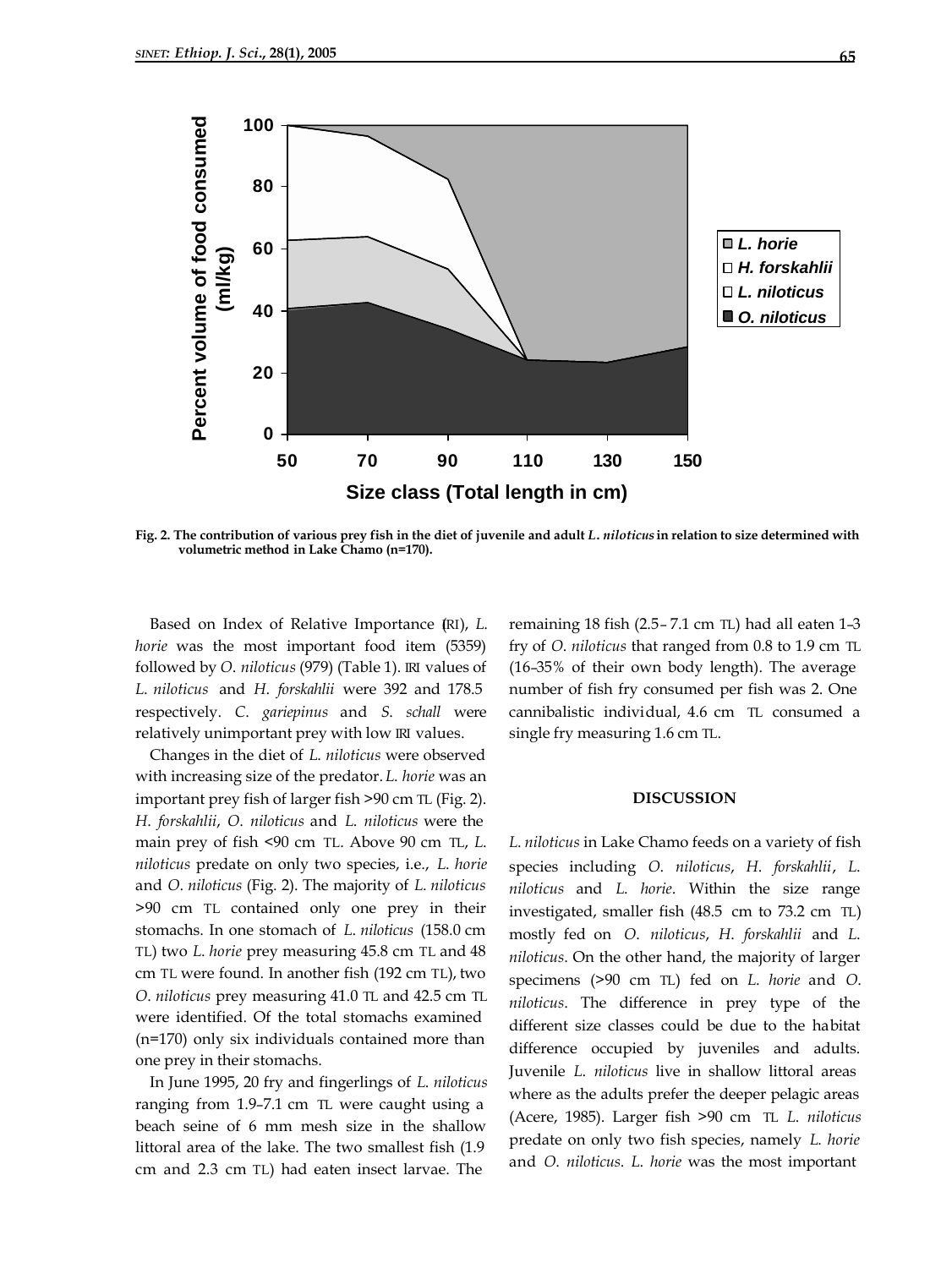prey fish of adult *L*. *niloticus*. *H*. *forskahlii*, *O*. *niloticus* and *L*. *niloticus* were the most important prey fish of juvenile *L*. *niloticus*. The shift to the cyprinid fish *L*. *horie* at larger size could mark the habitat change of the predator to the deeper pelagic areas of the lake. Availability and ease of capture of the prey are probably the main reasons that *L*. *horie* was the main prey of *L*. *niloticus*.

Both *L*. *horie* and *O*. *niloticus* are widely distributed in the pelagic region of Lake Chamo. But *L*. *niloticus* predate on mainly *L*. *horie*. This could be due to ease of capture depending on the body shape and the presence of defence mechanisms of the prey organism (Eklöv and Persson, 1995). *O*. *niloticus* is a deep-bodied fish with spiny fin rays that make it difficult for the predator to capture and swallow. But *L*. *horie* is slender bodied fish without any obvious defence mechanisms. Moreover, differences in swimming performance between the two species could affect the success of predator. The body form of *O*. *niloticus* suggests that it is specialized for maneuverability rather than speed (Wootton, 1998). Prey shape also affects vulnerability by modifying the bite targets of predators. Predators strike bursiform soft-rayed prey in mid-body region, while deep-bodied spiny prey is struck caudally (Moody *et al*., 1983). Moody *et al*. (1983) also indicated that success of predators was lower in the latter case, and suggested that this was due to spines misdirecting attacks from the centre of the mass.

Cannibalism was more common in juvenile *L*. *niloticus* that live in the shallower region of the Lake. Both intra - and iterspecific competition for food seems to be high in the littoral and shallow offshore regions of the lake. Overcrowding and shortage of food are normally considered to be the major predisposing factors for cannibalistic mode of feeding (Hopson, 1972). In Lake Chamo there are three piscivorous fish species. These are *L*. *niloticus*, *H*. *forskahlii* and *B*. *docmak*. Among these, *B*. *docmak* exclusively feeds on *S*. *schall* that is not preyed upon by any other piscivore (Hailu Anja, 1996). Juvenile *L*. *niloticus* and adult *H*. *forskahlii* heavily prey upon *O*. *niloticus* fry that are normally restricted to the littoral region of the lake. It is likely that both factors may lead juvenile *L*. *niloticus* to cannibalism in Lake Chamo. Cannibalism is common in many freshwater (Giles *et al*., 1986; Hecht and Appelbaum, 1988; Baras *et al*., 1999) and marine (Neuenfeldt and Köster, 2000) piscivorous fish species at certain stages of their life cycle.

Information on the periodicity and intensity of cannibalism is scanty in tropical predatory fish species. Few detailed studies conducted indicate that cannibalism could have an impact on population dynamics of the fish population in question (African catfish *C*. *gariepinus*, Hecht and Appelbaum, 1988; snakehead *Chana straitus* Bloch, Qin and Fast, 1996; vudu catfish *Heterobranchus longifilis* Valenciennes, Baras *et al*., 1999). Several authors have reported cannibalism in *Lates* species in some African water bodies (Hopson, 1972; Hughes, 1992; Mannini *et al*., 1999). In Lake Chad cannibalism was very common in *L*. *niloticus* below 7.0 cm accounting for more than half the food intake in the 3.9 to 6.9 cm size classes (Hopson, 1972).

In the present study *L*. *niloticus* started piscivory at smaller size of 2.5 cm TL. This agrees well with the finding of Hopson (1972) where *L*. *niloticus* in Lake Chad started feeding on other fish fry when it attained 3 cm TL, although cannibalism was observed as small as 2 cm TL. Hopson (1972) also reported the food of juvenile *Lates* (2.8–5.9 cm TL) in small dams of Ghana constituted only insects. Piscivory was observed in fish >6 cm TL (Hopson, 1972). Worthington (1929) reported the food of 19 juvenile *L*. *niloticus* (3 to 8.7 cm TL) from Lake Albert and found prawns to be the most important food items. Gee (1966) has examined the food of early juvenile *L*. *niloticus* from Lake Turkana and noted a change in diet from cladocerans, cyclopoid copepods and ostracods at a length of 1.5 cm to chiefly insect larvae at 2.5 cm. In this study, *L*. *niloticus* shifted to piscivory at smaller size (>2.5 cm TL).

Juvenile *L*. *niloticus* fed on *O*. *niloticus*, *H*. *forskahlii* and other *L*. *niloticus*. *L*. *horie*, was the most important prey fish of adult *L*. *niloticus* using various methods of analyses. Piscivorous mode of feeding has started very early in life of this fish and fish as small as 2.5 cm in length were found to feed on other fish species. In summary, this study has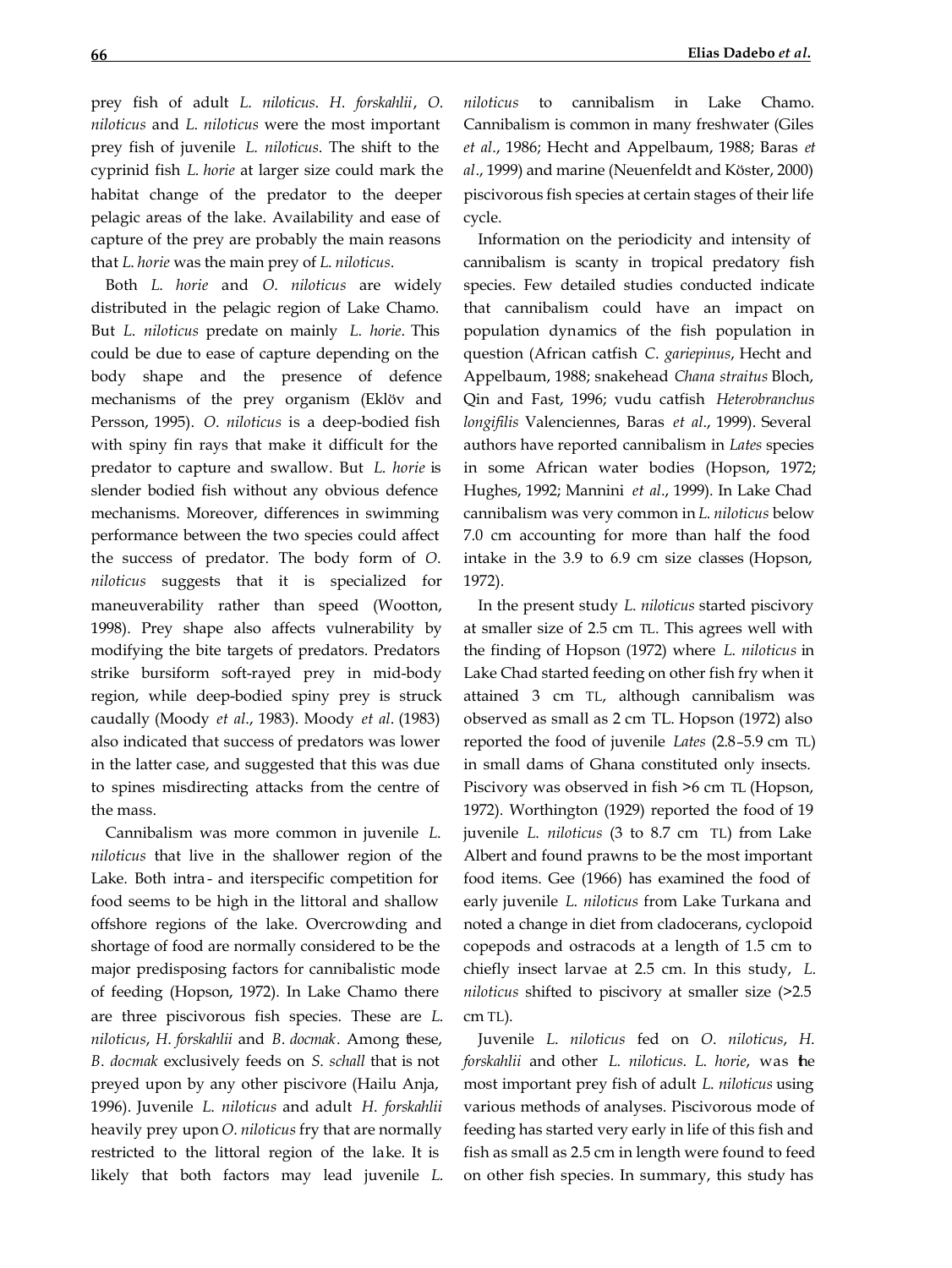clearly shown the predation impact of *L*. *niloticus* on other fish species in Lake Chamo.

#### **ACKNOWLEDGEMENTS**

We thank the Gamo Gofa Zone Ministry of Agriculture Office for providing sampling gears and its staff members of the fisheries section for participating in data collection. Dr. Dirk Reyntjens, the then coordinator of LFDP (Lake Fisheries Development Project) is acknowledged for initiating the study and material support. We are grateful to Awassa College of Agriculture (Debub University) for providing laboratory facilities. The study was financed by Ministry of Economic Development and Cooperation.

# **REFERENCES**

- 1. Acere, T.O. (1985). Observations on the biology of the Nile perch (*L. niloticus*) and the growth of its fishery in the northern waters of Lake Victoria. *FAO Fish*. *Rep*. **335**:42–65.
- 2. Amha Belay and Wood, R.B. (1982). Limnological aspects of an algal bloom in Gamo Goffa administrative region of Ethiopia in 1978. *SINET*: *Ethiop*. *J*. *Sci*. **5**:1–19.
- 3. Baras, E., Tissier, F., Philippart, J.-C. and Mélard, C. (1999). Sibling cannibalism among vundu under controlled conditions. II. Effect of body weight and environmental variables on the periodicity and intensity of type II cannibalism. *J*. *Fish Biol*. **54**:106–118.
- 4. Beadle, L.C. (1981). *The Inland Waters of Tropical Africa*: *An Introduction to Tropical Limnology,* 2nd ed. Longmans, New York, 406 pp.
- 5. Daniel Gamachu (1977). *Aspects of Climate and Water Budget in Ethiopia*. Addis Ababa University Press, Addis Ababa, 71 pp.
- 6. Eklöv, P. and Persson, L. (1995). Species-specific antipredator capacities and prey refuges: interactions between piscivorous perch (*Perca fluviatilis*) and juvenile perch and roach (*Rutilus rutilus*). *Behav*. *Ecol*. *Sociobiol*. **37**:169–178.
- 7. Elizabeth Kebede (1996). Phytoplankton in a salinityalkalinity series of lakes in the Ethiopian Rift Valley. Summary of Ph. D. thesis, ACTA Universitatis Upsalensis, Uppsala, 43 pp.
- 8. Elizabeth Kebede, Zinabu G/Mariam and Ahlgren, I. (1994). The Ethiopian Rift Valley lakes: chemical characteristics of a salinity-alkalinity series. *Hydrobiol*o*gia* **288**:1–12.
- 9. Ethiopian Mapping Agency (1988). Maps of Gerese, Gidole, Nech Sar and Segen areas, Series 4, Sheet No. 0537- A2, A4, B1, B3: scale- 1:50,000, Addis Ababa, Ethiopia.
- 10. Gee, J.M. (1966). *Nile perch studies*. EAFFRO Annual Report (1965), pp. 56–65.
- 11. Getachew Teferra (1993). The composition of nutritional status of *Oreochromis niloticus* in Lake Chamo, Ethiopia. *J*. *Fish Biol*. **42**:865–874.
- 12. Giles, N., Wright, R.M. and Nord, M.E. (1986). Cannibalism in pike fry, *Esox lucius* L.: some experiments with fry densities. *J*. *Fish Biol*. **29**:107–113.
- 13. Hailu Anja (1996). Studies on some aspects of the biology of the catfish *Bagrus docmak* (Forskål 1775) in Lake Chamo, Ethiopia. MSc Thesis, School of Graduate Studies, Addis Ababa University, 67 pp.
- 14. Hecht, T. and Appelbaum, S. (1988). A review of cannibalism and its implication in fish larviculture. *J*. *World Aquacul*. *Soc*. **24**:246–261.
- 15. Hopson, A.J. (1972). *A study of the Nile perch, L. niloticus (*L*.) (Pisces: Centropomidae) in Lake Chad*. Overseas Research Publication, London, 93 pp.
- 16. Hopson, A.J. (1982). The biology of the Nile perch, *L. niloticus* (L.) in Lake Turkana. **In**: *A Report on the Findings of the Lake Turkana Project* 1972–1975, pp. 1285–1299, (Hopson, A.J., ed.) Overseas Development Administration, London.
- 17. Hughes, N.F. (1992). Growth and reproduction of the Nile perch, *L. niloticus*, an introduced predator, Nyanza Gulf, Lake Victoria, East Africa. *Environ. Biol. Fish*. **33**:299–305.
- 18. Mannini, P., Katonda, I., Kisaka, B. and Vreburg, P. (1999). Feeding ecology of *Lates stappersii* in Lake Tanganyika. *Hydrobiol*o*gia* **407**:131–139.
- 19. Moody, R.C., Helland, J.M. and Stein, R.A. (1983). Escape tactics used by bluegills and fathead minnows to avoid predation by tiger muskellunge. *Environ*. *Biol*. *Fish*. **8**:61–65.
- 20. Mohr, P.A. (1962). The Ethiopian Rift System. *Bull*. *Geophys*. *Obs*. **3**(1):33–62.
- 21. Neuenfeldt, S. and Köster, F.W. (2000). Trophodynamic control on recruitment success in Baltic cod: the influence of cannibalism. *J*. *Mar*. *Sci*. **57**:300–309.
- 22. Ogari, J. and Dadzie, S. (1988). The food of the Nile perch *L. niloticus* (L.) after the disappearance of the haplochromine cichlids in the Nyanza Gulf of Lake Victoria (Kenya). *J. Fish Biol*. **32**:571–577.
- 23. Okedi, J. (1970). Further observation on the biology of the Nile perch (*L. niloticus* L.) in Lake Victoria and Kyoga, EAFFRO Annual Report pp. 42–55.
- 24. Okemwa, E.N. (1983). The food of the Nile perch *L. niloticus* (Linne.) (Pisces: Centropomidae) in relation to the disappearance of *Tilapia* sp. in Nyanza Gulf of Lake Victoria. *E*. *Afr*. *Fores*. *J*. **49**:21–26.
- 25. Pinkas, L., Oliphant, M.S. and Iverson, I.L.K. (1971). Food habits of albacore, bluefin tuna and bonito